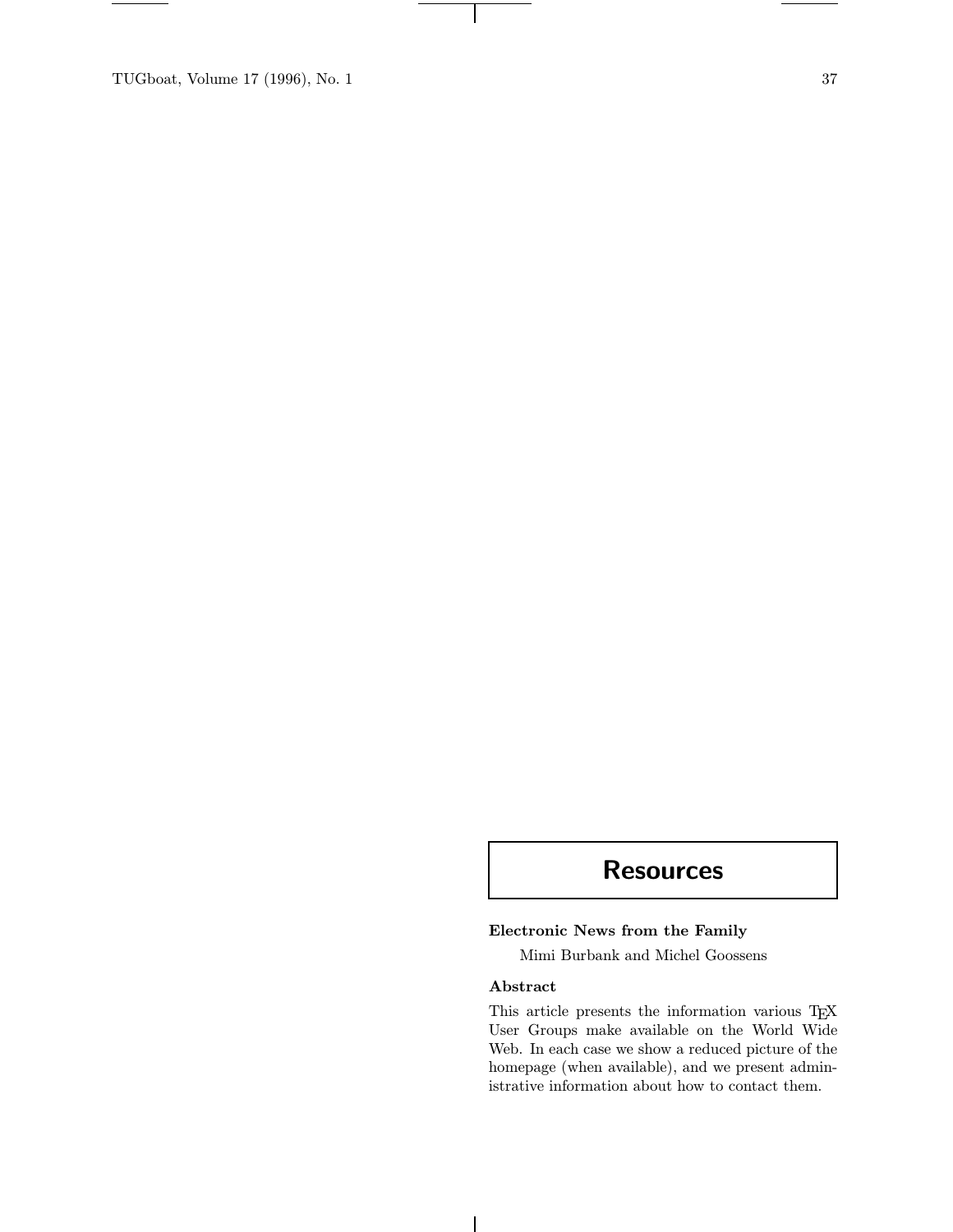## Introduction

The world of the Internet has greatly increased our ability to access information, and as TEX users are, by nature, computer users, access to information about the various User Groups around the world is one which brings the T<sub>EX</sub> community together in a unique way. These World Wide Web (WWW) pages are maintained by volunteers of the various user groups. Do you want to know more about Italian hyphenation patterns? Well, just get on the Internet and visit the web site of *iT<sub>F</sub>Xnici* at http://www.dsi.unimi.it/Users/ Students/pensa/tex/uitug.html.

## The TEX Wizard himself

Donald Knuth, the father of TFX and METAFONT has his own homepage, http://www-cs-faculty. Stanford.EDU/\char'\~knuth/, where you can find all kinds of interesting facts about the his life and work. (He still won't accept e-mail, and an entry in these pages tells why.)



Figure 1: Home page of Don Knuth

## C<sub>S</sub>TUG

Československé sdružení uživatelů TFXu (TEX users of the Czech and Slovak Republics) Dr. Karel Horák, President  $\mathcal{C}_{\mathcal{S}}\text{TUG},\, {}^c\!/_{\! 0}$  MÚK UK, Sokolovská 83

CS-186 00 Praha 8, Czech Republic

e-mail horakk@earn.cvut.cz

ftp ftp.muni.cz/pub/tex WWW http://www.muni.cz/TeXhelp/

TeX-homepage.html

# DANTE

DANTE e.V.

Deutschsprachige Anwendervereinigung TEX e.V (German-speaking TEX User Group) Joachim Lammarsch, President Postfach 101840 D-69008 Heidelberg, Germany

| Tel:       | $+4906221/29766$     |
|------------|----------------------|
| Fax:       | $+4906221/167906$    |
| e-mail     | dante@dante.de       |
| ftp        | ftp.dante.de         |
| <b>WWW</b> | http://www.dante.de/ |

# CyrTUG

Associaciia Pol'zovatele˘ı Kirillicheskogo TEX'a (Groups of Users of Cyrillic TEX) Evgeni˘ı Pankratiev, President Irina Makhovaya, Executive Director Mir Publishers 2, Pervy˘ı Rizhski˘ı Pereulok Moscow 129820, Russia

Tel: 095 286-0622, 286-1777 Fax: 095 288-9522 e-mail cyrtug@mir.msk.su

#### Estonian User Group

Enn Saar, Tartu Astrophysical Observatory, Toravere EE 2444 Estonia e-mail saar@aai.ee

#### GUST

Polska Grupa Użytkowników Systemu TEX (Polish Group of TEX Users) Tomasz Przechlewski (President) Centrum Fizyki Teoretycznej PAN Aleja Lotników 32/46 PL-02-668 Warszawa, Poland

e-mail GUST@ifpan.edu.pl Web http://www.gust.org.pl/GUST/ GUSThp.html

#### GUTenberg

Association GUTenberg Groupe francophone des Utilisateurs de TEX (Group of French-speaking TEX Users) Michel Goossens (President)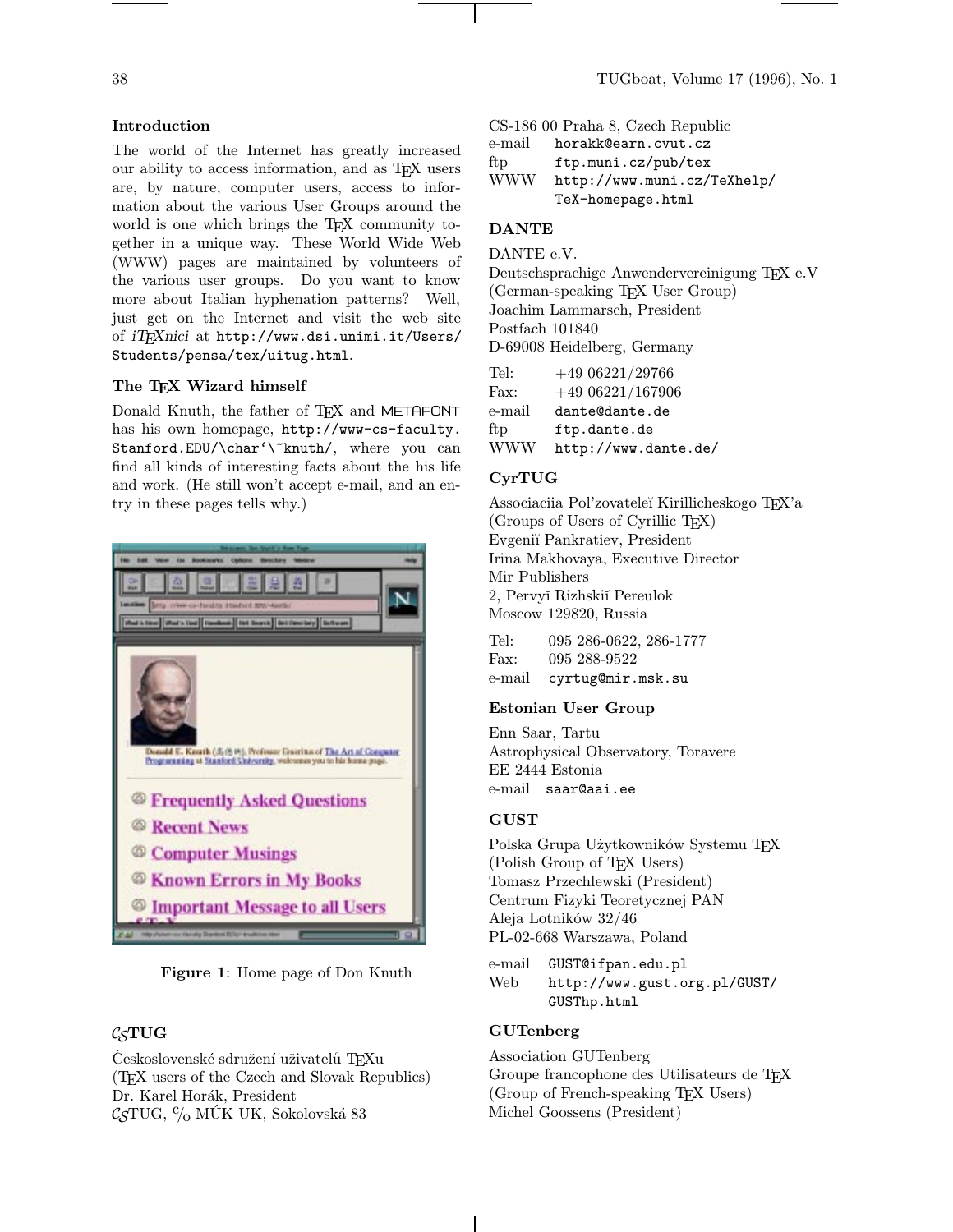TUGboat, Volume 17 (1996), No. 1 39

BP 10 F-93220 Gagny principal, France

Tel: +33 1 44 32 37 96 Fax: +33 1 44 32 20 80 e-mail gut@irisa.fr

ftp ftp.univ-rennes1.fr ftp.loria.fr Web http://www.ens.fr/gut

## GUTH (group being formed)

Grupo de Usuarios de TeX Hispanoparlantes (User Group of Spanish-speaking T<sub>E</sub>X Users) Julio Sanchez GMV SA Isaac Newton 11 PTM Tres Cantos E-28760 Madrid, Spain

e-mail jsanchez@gmv.es Web http://gordo.us.es/Actividades/ **GUTH** 

#### ITALIC (Irish)

No formal user group yet. Public discussion list: ITALIC-L on listserver listserv@irlearn.ucd.ie

#### ITEXnici (group being formed)

Italian TEX User Group Contact: Giovanni MenoZero Pensa

e-mail pensa@dsi.unimi.it Web http://www.dsi.unimi.it/Users/ Students/pensa/tex/uitug.html

## Lithuanian TFX Users Group

Lithuanian TEX Users Group Dr. Vytas Statulevicius, Chair Akademijos 4 LT-2600 Vilnius, Lithuania

| Tel: | $+3702729609$            |
|------|--------------------------|
| Fax: | $+3702729804$            |
|      | e-mail vytass@ktl.mii.lt |
| Web  | http://vtex.mii.lt/tex/  |

#### NTG

Nederlandstalige TEX Gebruikersgroep (User Group of Dutch-speaking TEX users) Erik Frambach, Chair Postbus 394 NL-1740 AJ Schagen, The Netherlands,

Fax:  $+31\ 26\ 3210500$ e-mail ntg@nic.surfnet.nl Web http://www.ntg.nl/ntg/

#### NTUG

Nordic T<sub>E</sub>X Users Group (Scandinavian countries) Dag Langmyhr, Chair Department of Informatics P.O. Box 1080 Blindern University of Oslo N-0316 Oslo, Norway

Tel:  $+4722852450$ Fax:  $+4722852401$ e-mail nordictex@kth.se Web http://www.ifi.uio.no/~dag/ntug/

#### TeXCeH

Slovenska skupina uporabnikov TEXa (Slovenian TEX User Group) Bojan Golli, President University of Ljubljana Jadranska 19 SI-1111 Ljubljana, Slovenia e-mail texceh@uni-lj.si Web http://vlado.mat.uni-lj.si/ texceh/TeXCeH.HTM

#### UKTUG

United Kingdom TEX Users Group Robin Fairbairns, Chairman For information: Peter Abbott 1 Eymore Close, Selly Oak Birmingham B29 4LB, England Fax/Tel: +44 0121 476 2159 e-mail uktug-enquiries@tex.ac.uk Web http://www.tex.ac.uk/UKTUG

#### TUG

T<sub>E</sub>X Users Group Michel Goossens, President Patricia Monohon, Executive Director 1850 Union St., Suite 1637 San Francisco, CA 94123 USA Tel:  $+1$  415 982 8449 Fax:  $+1$  415 982 8559 e-mail tug@tug.org ftp ftp.tug.org Web http://www.tug.org/

> $\diamond$ Mimi Burbank SCRI, FSU, USA mimi@scri.fsu.edu

 Michel Goossens CERN, Geneva, Switzerland goossens@cern.ch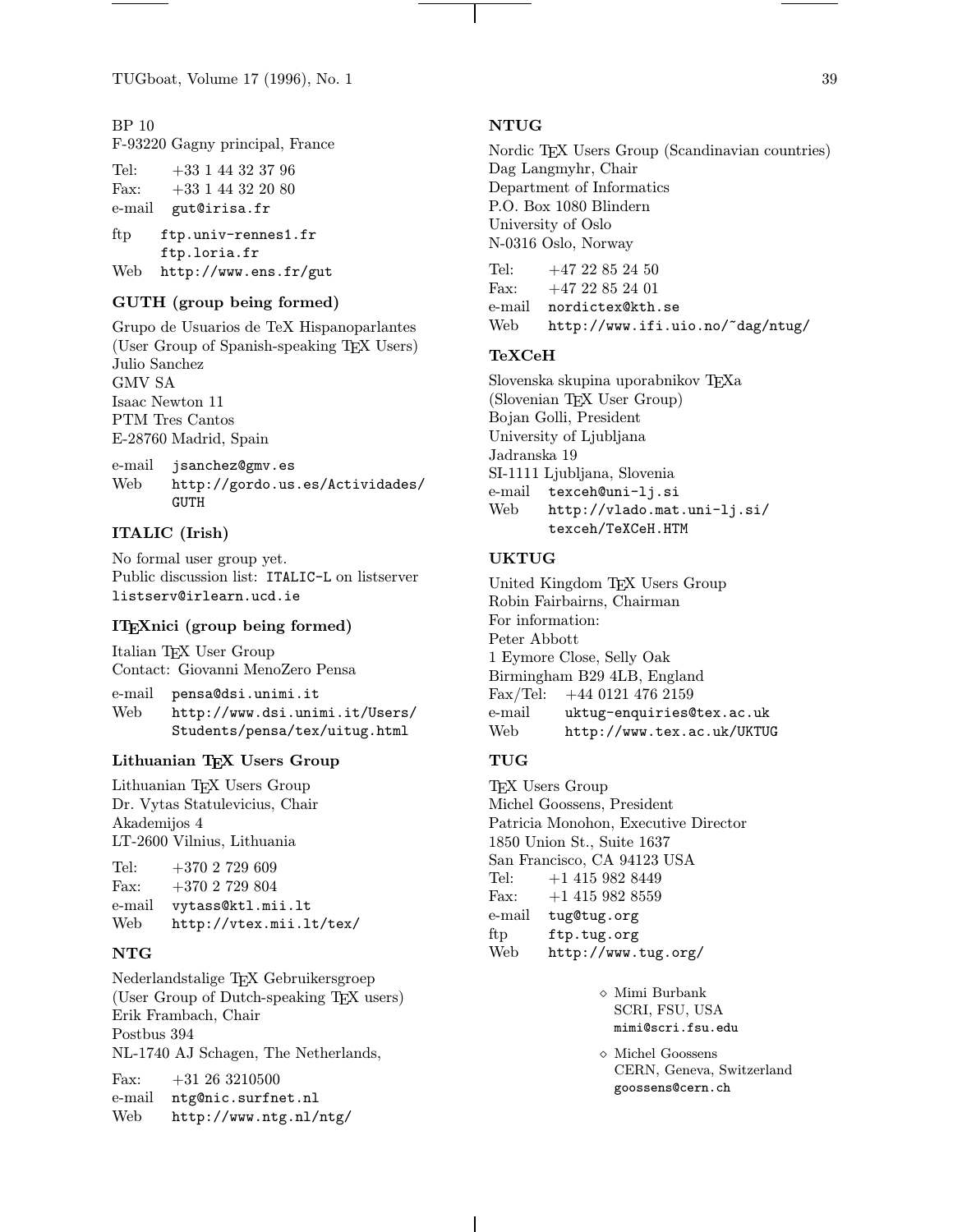

**Figure 2:** Home page of  $\mathcal{C}_{S}T\cup G$ 





Figure 3: Home page of DANTE

Figure 5: Home page of GUTenberg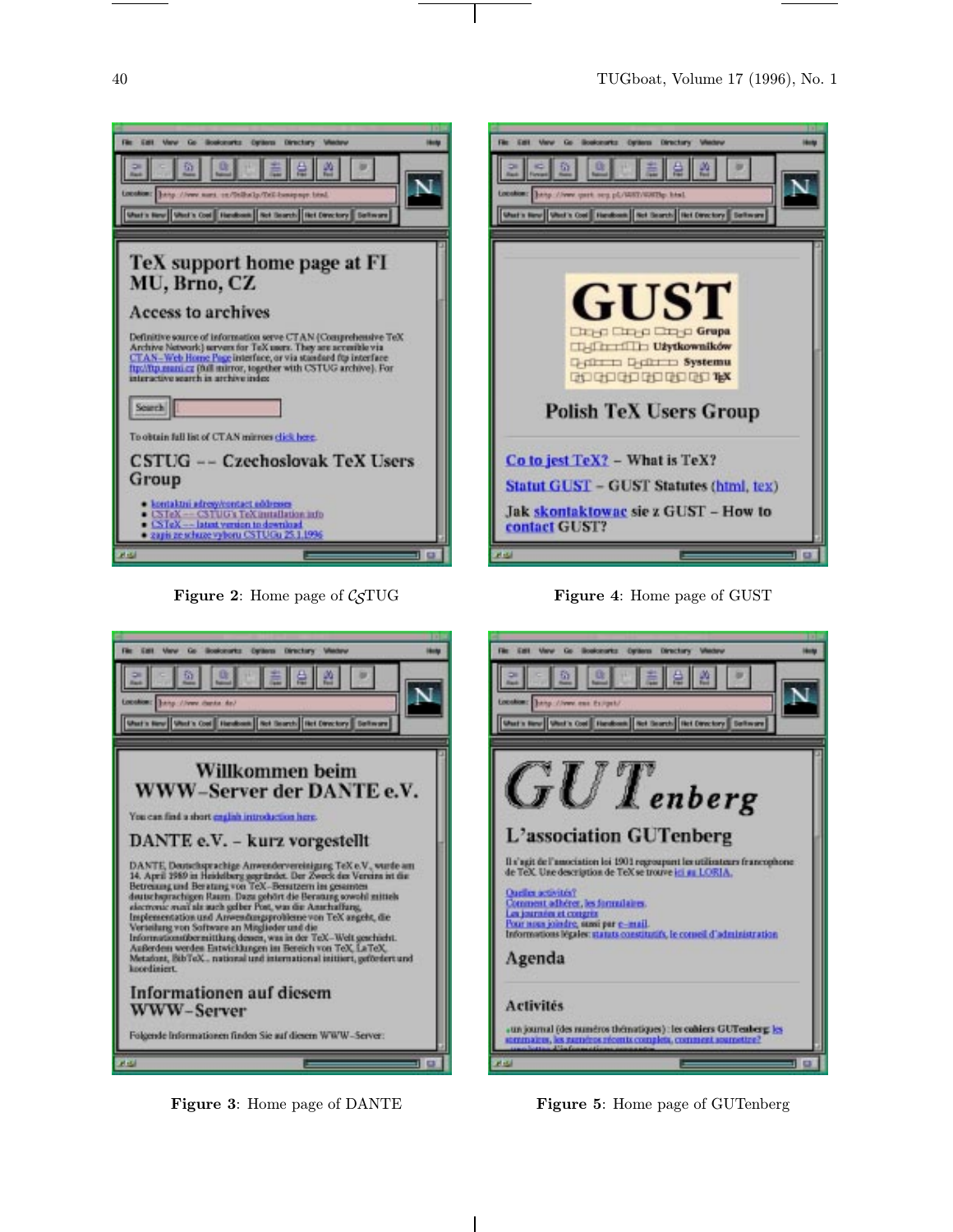

Figure 6: Home page of GUTH



Figure 7: Home page of IT<sub>F</sub>Xnici

Figure 9: Home page of NTG